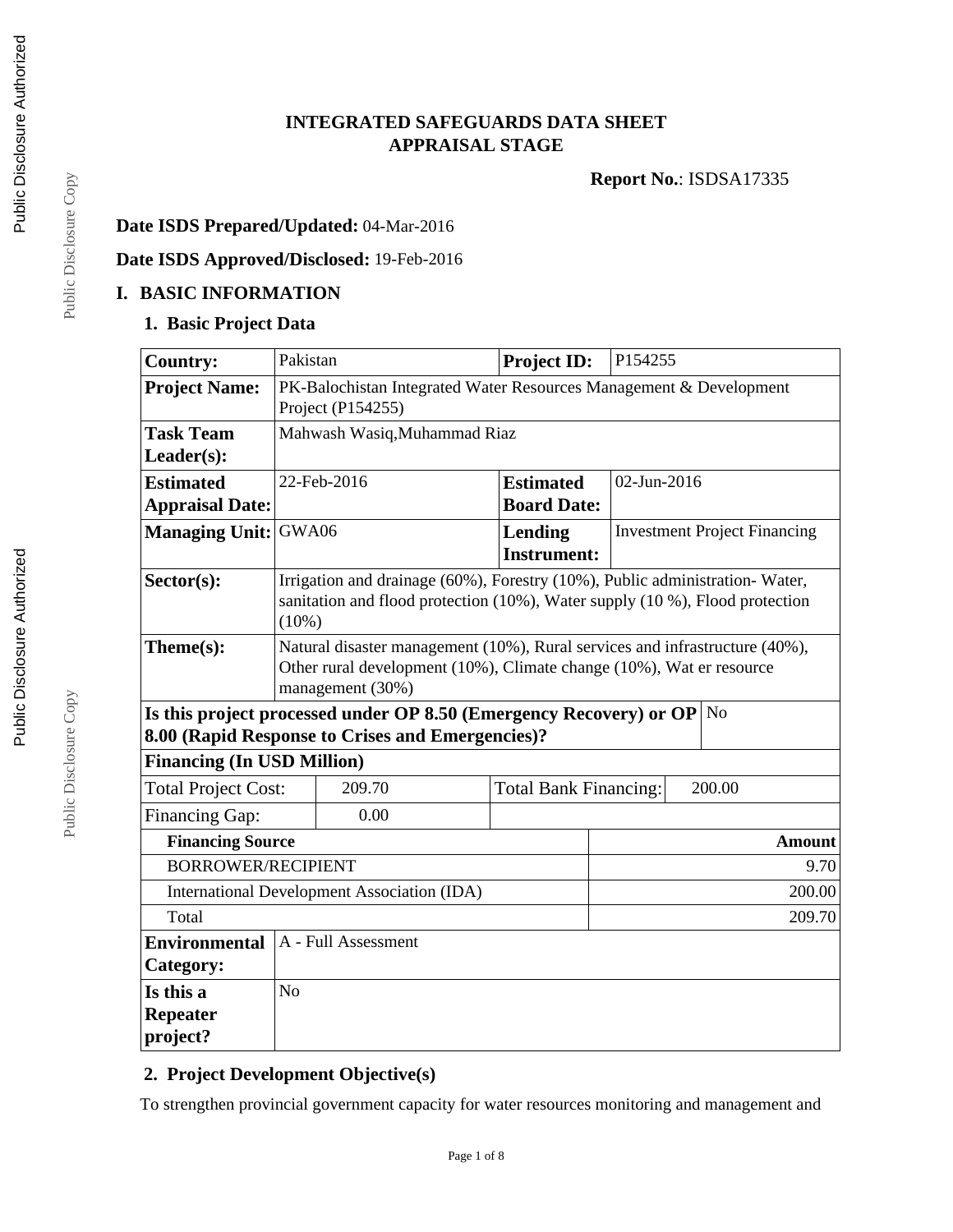to improve community-based water management for targeted irrigation schemes in Balochistan.

#### **3. Project Description**

The Project will begin the transformation of water management in Balochistan from a narrow irrigation project focus, to an integrated multi-sectoral river basin planning and development approach. It will achieve this through institutional restructuring and strengthening, investments in hydro-meteorological data and water information systems, and priority infrastructure investments in irrigation, potable water supply, flood protection, watershed and rangeland management. The project comprises the following components:

#### Component A: Institutions, Capacity and Information

This component will lay the foundation for a gradual transition to IWRM in Balochistan in line with the IWRM policy described above. It will support institutional restructuring, professional development, installation and operation of hydro-meteorological systems, and establishment of river basin information systems.

#### Component B: Sector Sub-projects

This component will support implementation of IWRM sectoral investments within a framework of community mobilization and participation. Investments will include: B1 – Construction and/or rehabilitation of irrigation and potable water supply facilities; flood protection infrastructure; B2 – Related watershed and rangeland management and environmental protection works; and B3 – Onfarm water management and agricultural productivity activities.

Sub-component B1 will implement eight irrigation sub-projects: four each in the Nari and Porali basins, spanning ~128,000 ha and benefiting ~48,100 households. Development work will include remodeling of the headwork and secondary canals, command area development in perennial irrigation, spate irrigation (Sailaba) and rainwater harvesting (Khushkaba) irrigation areas, and construction of access farm tracks. The Project will support construction and rehabilitation of sixteen village water supply schemes providing potable water supply to ~4,200 households. High-intensity rain in the steep upper catchments generates high-energy flash flooding and there is a dire need for flood protection works in five districts in the Nari basin and in two districts in the Porali basin. The proposed works will protect ~14,600 ha of farmland and ~4,100 low-income family homes benefitting ~10,200 households and protecting 31 km of village roads (with 18 bridges and culverts) and various irrigation infrastructure.

Sub-component B2 will support a participatory approach to watershed management and rangeland management at the irrigation scheme level, to complement the new infrastructure investments under sub-component B1. Watershed management will include soil and water conservation measures, drainage improvement, rainwater harvesting, rehabilitation/protection of irrigable land degraded/ endangered by erosion gullies and plantations. Rangeland management will focus on pasture and biomass production through introduction of rotational grazing and stocking rate limits. Total subcomponent beneficiaries are ~280,000.

Sub-component B3 will improve on-farm and field irrigation water efficiency and farm productivity. Community mobilization and Farmer organizations will be established. Beneficiary farmers will contribute in-kind with labor for cost sharing of the development work. Matching grants will be given to service providers and farmers for high-efficiency irrigation systems, land leveling, farm machinery and diverse training. Training will encompass improved water management technologies, improved crop management including Integrated Pest Management and crop diversification,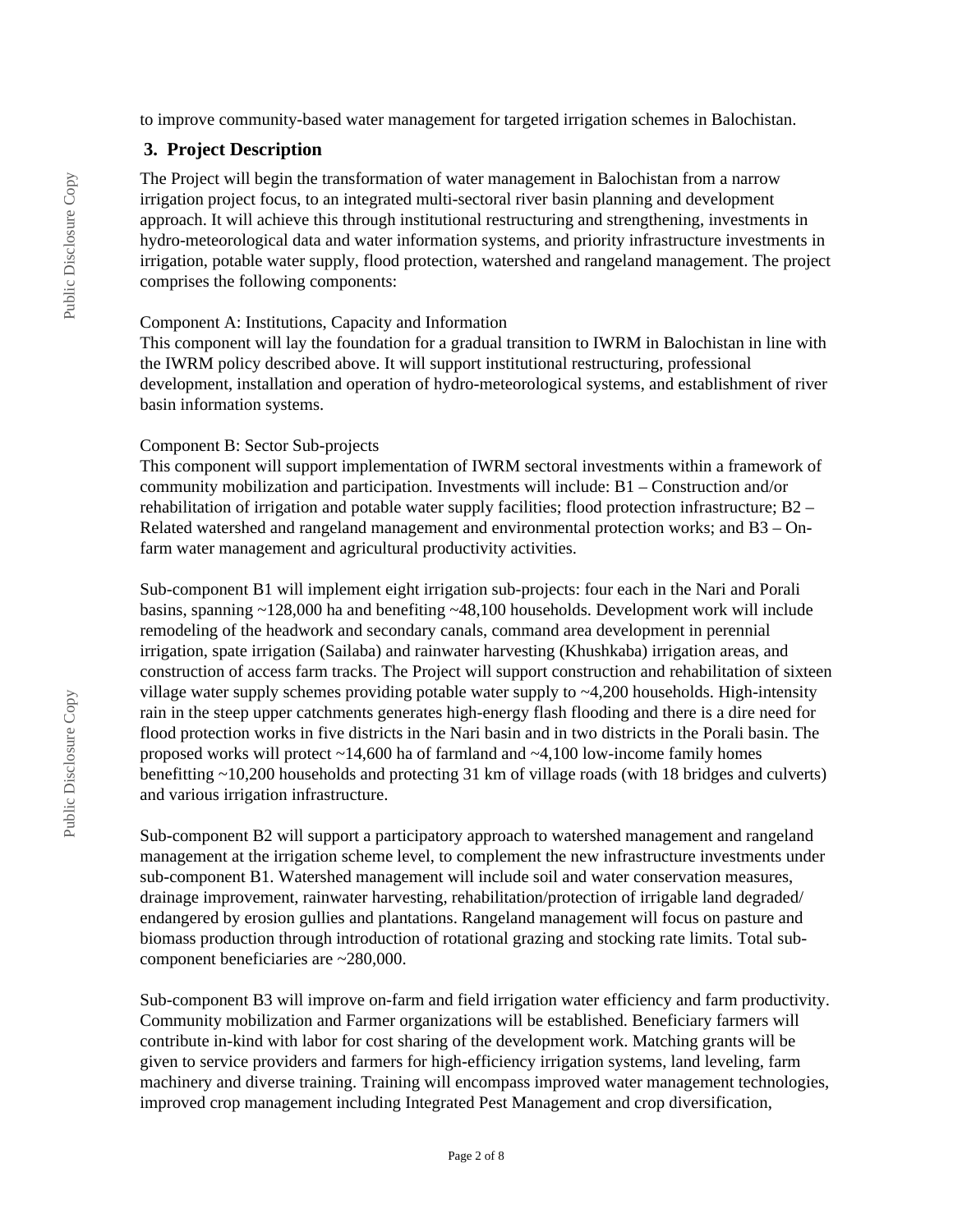exposure visits, training for women in agriculture and livestock, and on the job and off-site training for project/department staff. Total beneficiaries for this component are  $\sim$ 20,000 (within irrigation beneficiaries).

Component C: Project Management &Technical Assistance

This component will support project management, monitoring and evaluation and studies. The component will finance expenditures associated with overall project implementation costs including incremental costs associated with PMU and the PIUs, Project Supervision and Implementation Assistance (PSIA) consultants, Monitoring and Evaluation (M&E) consultants, and implementation of Management Plans and Strategic Studies including Environmental Management Plan, Social Management Plan, Gender Action Plan, and strategic studies. Study tours will also be included with piloting of new technologies and others that may be identified during project implementation, as well as feasibility studies for other potential river basins.

These activities not only have a positive impact on the environmental sustainability but also build resilience to climate change and associated impacts of floods and drought.

### **4. Project location and salient physical characteristics relevant to the safeguard analysis (if known)**

The proposed project is to be implemented in the two river basins of Nari and Porali in the water stressed and highly arid province of Balochistan, where traditional irrigation dominates. The selected basins are home to unique and fragile ecosystems. The Porali River to the Arabian Sea, supporting coastal mangrove forests in the Lasbela district. Both river basins have extensive rangelands and pastures that support grazing livestock and wild ungulate populations. There are two wildlife sanctuaries and one game reserve in the Nari Basin and one wildlife sanctuary in the Porali Basin. As the project aims to increase cultivated area and water diversions (including construction of new irrigation schemes) there is a possibility of pasture land conversion, decreased freshwater flows to mangrove forests, and possible introduction of newer crop varieties, for all of which, detailed analysis of impacts is required. The project also include drought mitigation and flood protection measures that are expected to deliver environmental benefits; these need to be ensured and amplified.

#### **5. Environmental and Social Safeguards Specialists**

Abdelaziz Lagnaoui (GEN06) Chaohua Zhang (GSU06) Maqsood Ahmed (GSU06)

| <b>6. Safeguard Policies</b>           | Triggered? | <b>Explanation (Optional)</b>                                                                                                                                                                                                                                                                                                                                                                                                                                                                                                                                      |
|----------------------------------------|------------|--------------------------------------------------------------------------------------------------------------------------------------------------------------------------------------------------------------------------------------------------------------------------------------------------------------------------------------------------------------------------------------------------------------------------------------------------------------------------------------------------------------------------------------------------------------------|
| Environmental<br>Assessment OP/BP 4.01 | Yes        | Multiple ecological zones to be affected, with possibility<br>of some irreversible change in the functioning of the eco-<br>zones require detailed environmental assessment.<br>Implementation of sub-projects will also have<br>construction-related environmental impacts such as air<br>quality deterioration, water and soil contamination, land<br>use and land form changes, and impacts on biological<br>resources. This policy is triggered to requiring detailed<br>environmental assessment and prepare environmental<br>monitoring and mitigation plan. |
| Natural Habitats OP/BP                 | Yes        | This policy is triggered because of the potential                                                                                                                                                                                                                                                                                                                                                                                                                                                                                                                  |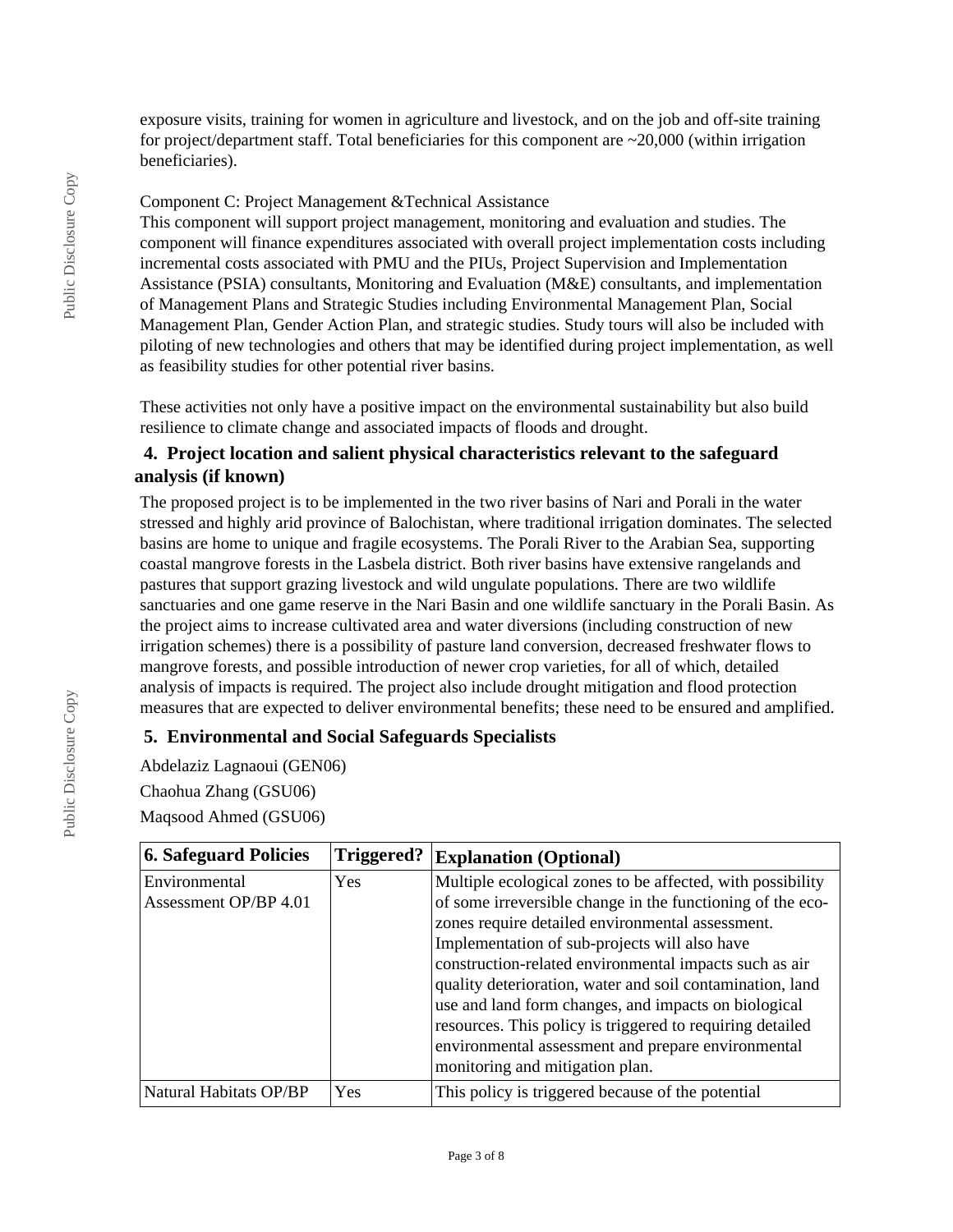| 4.04<br>Forests OP/BP 4.36                           | Yes            | environmental impacts of project activities on the natural<br>habitats and protected areas in the two river basins. The<br>EIA will identify and delineate areas of critical habitat<br>and ensure application of the mitigation hierarchy in<br>accordance with this policy for all project works.<br>Juniper forests in Ziarat and Mangrove forests at the coast<br>of Lasbela may be affected due to the presence in the<br>project area of influence. Mitigation measures are thus<br>proposed as part of the EMP. |
|------------------------------------------------------|----------------|------------------------------------------------------------------------------------------------------------------------------------------------------------------------------------------------------------------------------------------------------------------------------------------------------------------------------------------------------------------------------------------------------------------------------------------------------------------------------------------------------------------------|
| Pest Management OP 4.09 Yes                          |                | Major interventions planned to enhance agricultural<br>productivity with a possible introduction of newer crop<br>varieties that together may affect local pest population<br>leading to increased use of pesticides and other agro-<br>chemicals. A pest management plan is included in the<br>disclosed ESA.                                                                                                                                                                                                         |
| Physical Cultural<br>Resources OP/BP 4.11            | Yes            | The social assessment revealed local significant heritage<br>places such as religious buildings, graveyards and<br>religious shrines. Mitigation measures have been<br>incorporated into the EMP including provisions for a<br>detailed Cultural Heritage Management Plan.                                                                                                                                                                                                                                             |
| Indigenous Peoples OP/<br>BP 4.10                    | N <sub>o</sub> | No indigenous people as defined in the OP reside in the<br>Province.                                                                                                                                                                                                                                                                                                                                                                                                                                                   |
| <b>Involuntary Resettlement</b><br><b>OP/BP 4.12</b> | Yes            | Project schemes will require lands for their construction<br>and this will trigger OP 4.12 through land taking and<br>possible relocation.                                                                                                                                                                                                                                                                                                                                                                             |
| Safety of Dams OP/BP<br>4.37                         | N <sub>o</sub> | This policy is not triggered as the project will not support<br>the construction or rehabilitation of dams nor will it<br>support other investments which rely on the services of<br>existing dams. The project infrastructure investments,<br>including irrigation, potable water supply and flood<br>protection, will not rely on the performance of any<br>existing dams.                                                                                                                                           |
| Projects on International<br>Waterways OP/BP 7.50    | N <sub>o</sub> | This policy is not triggered as neither the Porali nor the<br>Nari are international rivers as defined in OP7.50. The<br>Nari basin is within the geographic extent of the Indus<br>River Basin and the Indus is an international river.<br>However, the Nari River terminates in inland lakes before<br>reaching the Indus River, hence it is not a tributary of the<br>Indus.                                                                                                                                        |
| Projects in Disputed<br>Areas OP/BP 7.60             | N <sub>o</sub> | No disputed territories exist in the Province.                                                                                                                                                                                                                                                                                                                                                                                                                                                                         |

# **II. Key Safeguard Policy Issues and Their Management**

*A. Summary of Key Safeguard Issues*

**1. Describe any safeguard issues and impacts associated with the proposed project. Identify**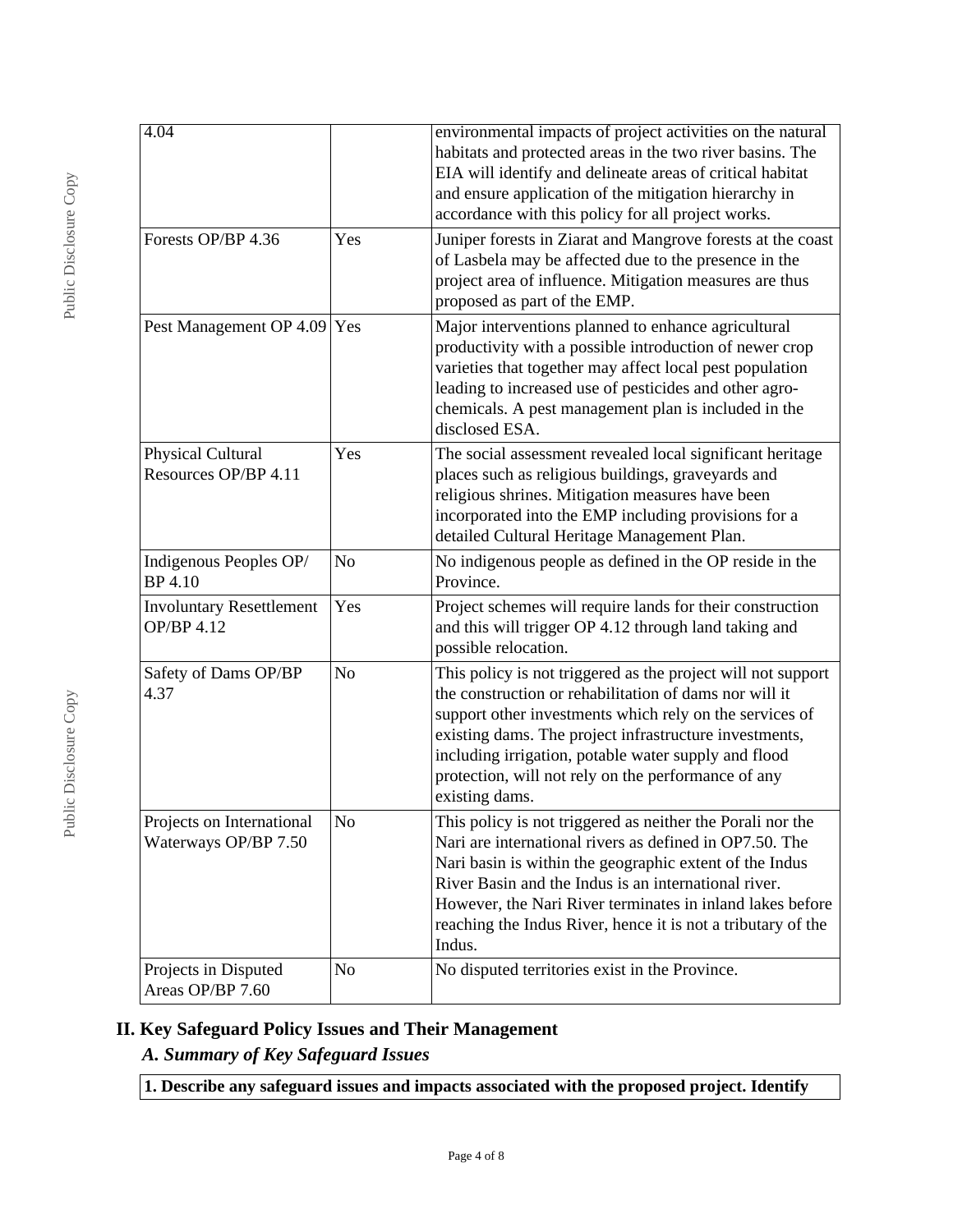#### **and describe any potential large scale, significant and/or irreversible impacts:**

The project will divert floodwater for increased and improved irrigation. This may potentially cause negative environmental impacts that can be mitigated through appropriate design and construction methods. Water diversion may impact ecological flows, biodiversity hotspots, protected areas as well as livelihoods downstream. In addition, improvements in irrigation systems may lead to the expansion of agricultural activity into traditionally non-agricultural lands (i.e. forest and rangelands). The potential negative impacts would be associated with construction/ rehabilitation/operation of infrastructure for diversion of floodwaters for irrigation. The project is expected to require land for its civil works investments. However, considering the linear nature of the investments and low productive status of the lands, the impacts of land taking on livelihoods are expected to be marginal in most cases. OP 4.10 is not considered triggered as the social assessments indicate that there are no indigenous communities residing in the project area that fall under the definition of indigenous people in the OP 4.10. Considering the challenges associated with watershed management and potential impacts of infrastructure, the project has been classified as Category A for environmental and social safeguards.

#### **2. Describe any potential indirect and/or long term impacts due to anticipated future activities in the project area:**

Overall, the project is expected to have environmental benefits, by encouraging integrated water resources management promoting: (i) water savings technologies in irrigated agriculture, (ii) improved agriculture practices and promotion of drought tolerant cropping varieties, (iii) improved watershed and rangeland management to increase groundwater recharge, and (iv) contribute to the conservation of Juniper forests in the Nari basin and mangrove forests in the Porali delta. These activities will also build resilience to climate change and associated flood and drought impacts. A cumulative impact assessment has been prepared as part of the ESA. It reviews plans for similar water diversions, delay action and storage dams, and large scale dam projects for a 10-year time horizon. It also evaluates the likely impacts of planned and future interventions in the two river basins over this period.

#### **3. Describe any project alternatives (if relevant) considered to help avoid or minimize adverse impacts.**

The EA considers alternative project approaches for watershed management in the two target river basins.

#### **4. Describe measures taken by the borrower to address safeguard policy issues. Provide an assessment of borrower capacity to plan and implement the measures described.**

Balochistan Irrigation Department, an institution of the Government of Balochistan, will be the lead implementing agency. The department has developed a Resettlement Policy Framework to guide the design and implementation of future program schemes. However, the department has completed the design for Year One schemes and a Social Impact Assessment And Mitigation Plan has been developed to identify and address the adverse impacts.

The Irrigation Department has limited capacity to implement safeguard requirements and will require considerable support to implement the triggered safeguard policies. The ESA report will propose an appropriate safeguards implementation arrangement that will involve collaboration between the project management and implementation units. To achieve this, the PMU will hire Environmental and Social Safeguard Specialists to enhance capacity and manage any environmental or social issues that arise during implementation. M&E Consultants will provide additional support and will monitor social issues. Training will be provided for project management and implementation staff.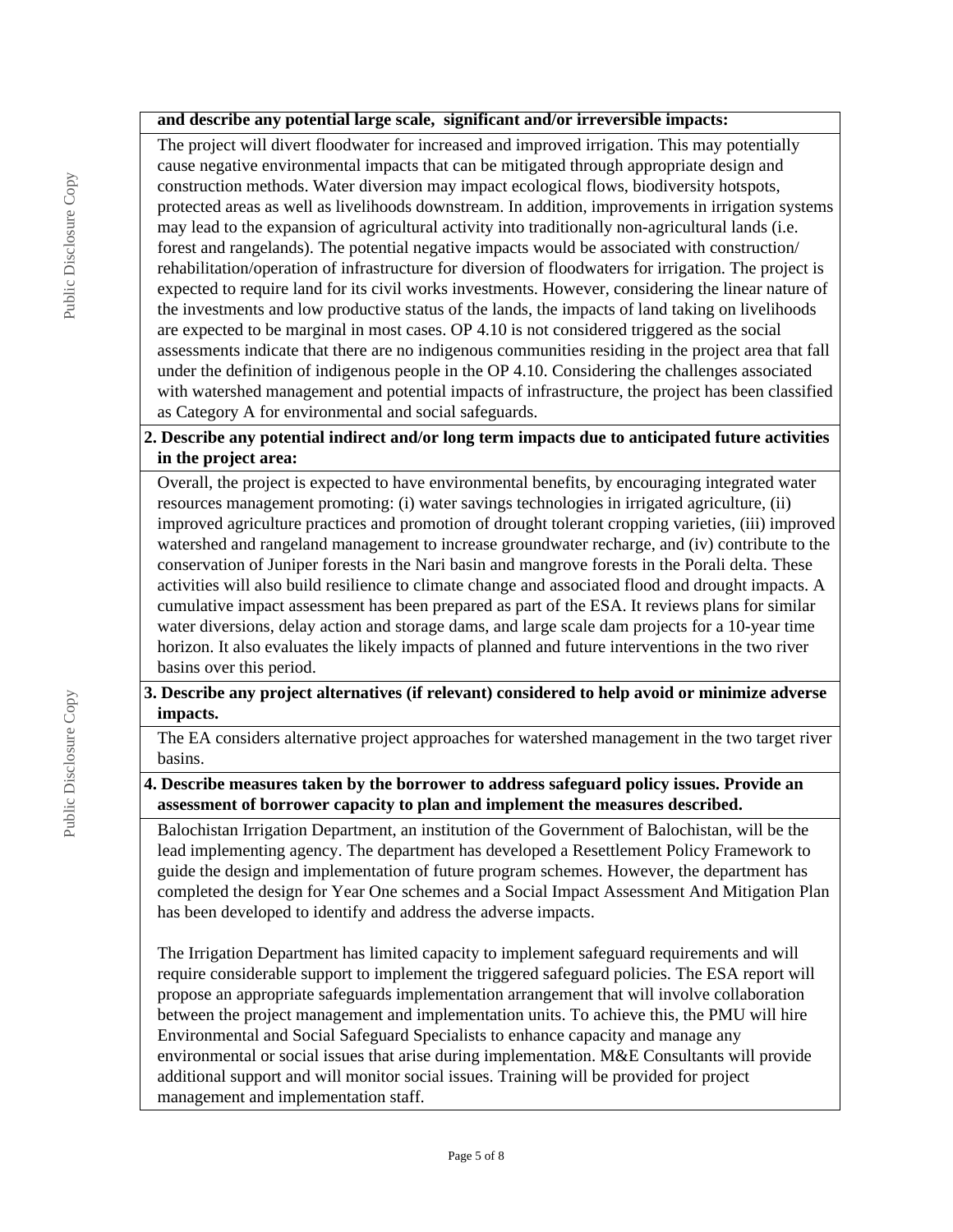#### **5. Identify the key stakeholders and describe the mechanisms for consultation and disclosure on safeguard policies, with an emphasis on potentially affected people.**

Stakeholders include government departments, communities and farmers from the target river basins. The ESA will consult these stakeholders, including NGOs, to obtain technical inputs. Preliminary ESIA reports were prepared for both schemes as part of the previous project, Balochistan Small Scale Irrigation Project. The reports propose a more focused consultation at the command area, watershed and downstream community levels at project inception stage, and then a final consultation at project completion. Consultation with government stakeholders will take place at both inception and completion stages. The reports have been disclosed in-country and in the Bank's InfoShop

#### *B. Disclosure Requirements*

| <b>Environmental Assessment/Audit/Management Plan/Other</b>                                                 |             |  |  |  |
|-------------------------------------------------------------------------------------------------------------|-------------|--|--|--|
| Date of receipt by the Bank                                                                                 | 18-Jan-2016 |  |  |  |
| Date of submission to InfoShop                                                                              | 26-Jan-2016 |  |  |  |
| For category A projects, date of distributing the Executive<br>Summary of the EA to the Executive Directors | 18-Feb-2016 |  |  |  |
| "In country" Disclosure                                                                                     |             |  |  |  |
| Pakistan                                                                                                    | 25-Jan-2016 |  |  |  |
| Comments:                                                                                                   |             |  |  |  |
| <b>Resettlement Action Plan/Framework/Policy Process</b>                                                    |             |  |  |  |
| Date of receipt by the Bank                                                                                 | 29-Jan-2016 |  |  |  |
| Date of submission to InfoShop                                                                              | 09-Feb-2016 |  |  |  |
| "In country" Disclosure                                                                                     |             |  |  |  |
| Pakistan                                                                                                    | 09-Feb-2016 |  |  |  |
| Comments:                                                                                                   |             |  |  |  |
| <b>Pest Management Plan</b>                                                                                 |             |  |  |  |
| Was the document disclosed prior to appraisal?                                                              | Yes         |  |  |  |
| Date of receipt by the Bank                                                                                 | 18-Jan-2016 |  |  |  |
| Date of submission to InfoShop                                                                              | 26-Jan-2016 |  |  |  |
| "In country" Disclosure                                                                                     |             |  |  |  |
| Pakistan                                                                                                    | 25-Jan-2016 |  |  |  |
| Comments:                                                                                                   |             |  |  |  |

**If the project triggers the Pest Management and/or Physical Cultural Resources policies, the respective issues are to be addressed and disclosed as part of the Environmental Assessment/ Audit/or EMP.**

**If in-country disclosure of any of the above documents is not expected, please explain why:**

While impacts on Physical Cultural Heritage were assessed to be minor, the EMP includes a specific recommendation to develop a Cultural Heritage Management Plan (CHMP) during the first year of project implementation, in addition to outlining the management actions to be taken for cultural heritage likely to be affected by the project. These include: (i) in the unlikely case of discovery of any artefact or site of archaeological, cultural, historical, or religious significance during construction activities, the works will be stopped in that area, and the appropriate department will be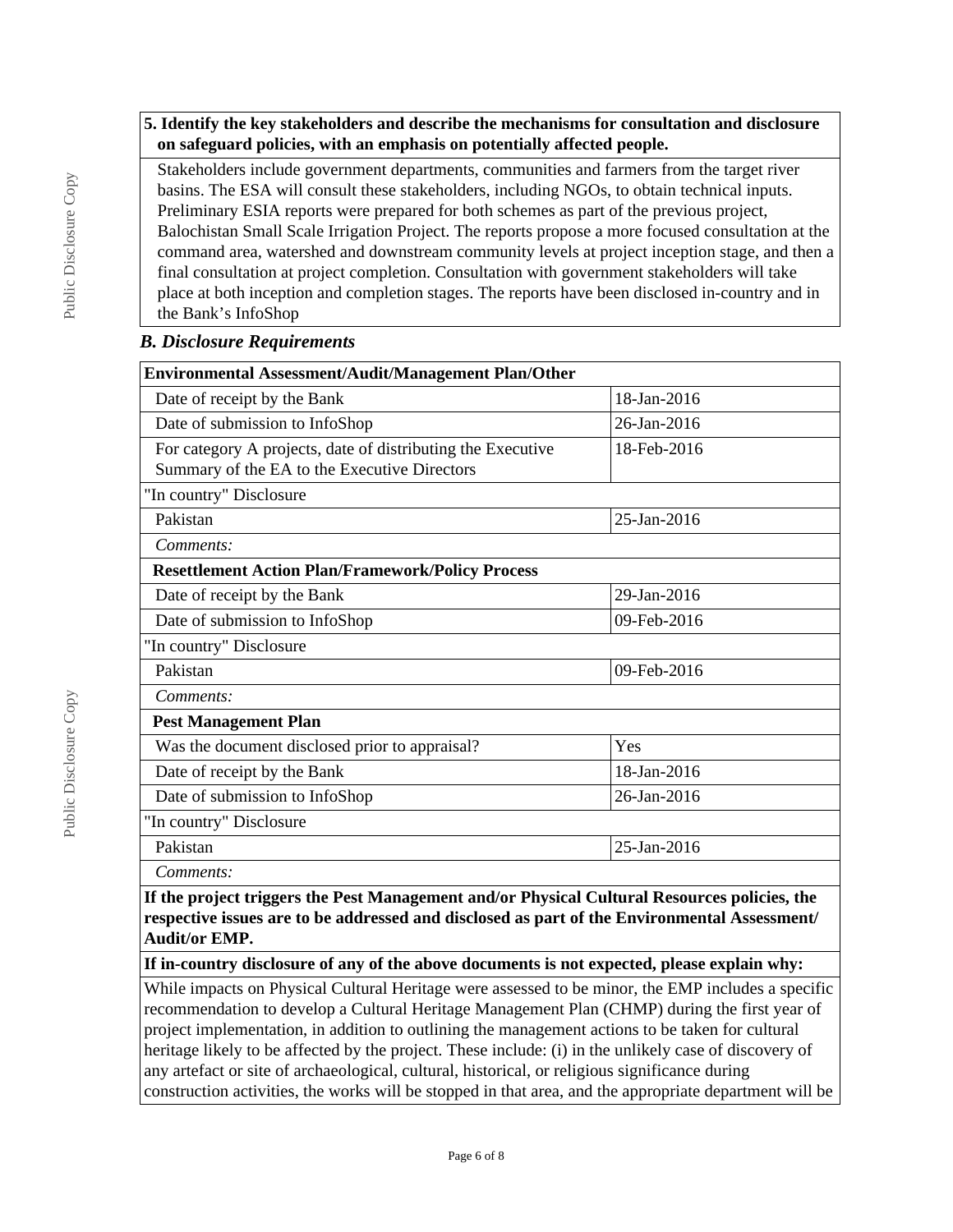informed, (ii) if sites of religious significance are encountered during construction activities, the works will be stopped in that area, and the appropriate department will be informed, as outlined in the chance finds procedure included in the disclosed EA; (iii) and finalization of the CHMP within the first year of project implementation.

Terms of reference for the CHMP are included in Annex 3 of the disclosed EA.

## *C. Compliance Monitoring Indicators at the Corporate Level*

| <b>OP/BP/GP 4.01 - Environment Assessment</b>                                                                                                                                                                 |                                        |                                 |                |                   |                |
|---------------------------------------------------------------------------------------------------------------------------------------------------------------------------------------------------------------|----------------------------------------|---------------------------------|----------------|-------------------|----------------|
| Does the project require a stand-alone EA (including EMP)<br>report?                                                                                                                                          | Yes [×] No [ ] NA [                    |                                 |                |                   | $\mathbf{I}$   |
| If yes, then did the Regional Environment Unit or Practice<br>Manager (PM) review and approve the EA report?                                                                                                  | Yes $\lceil \times \rceil$ No $\lceil$ |                                 | $\overline{1}$ | $NA$ [            | $\mathbf{I}$   |
| Are the cost and the accountabilities for the EMP incorporated<br>in the credit/loan?                                                                                                                         | Yes $[\times]$ No $[$                  |                                 | $\mathbf{1}$   | NA <sub>1</sub>   | $\overline{1}$ |
| <b>OP/BP 4.04 - Natural Habitats</b>                                                                                                                                                                          |                                        |                                 |                |                   |                |
| Would the project result in any significant conversion or<br>degradation of critical natural habitats?                                                                                                        | Yes $[\times]$ No $[$ ]                |                                 |                | NA <sub>1</sub>   |                |
| If the project would result in significant conversion or<br>degradation of other (non-critical) natural habitats, does the<br>project include mitigation measures acceptable to the Bank?                     | Yes [ $\times$ ]                       | $\overline{N}$ o $\overline{[}$ | $\mathbf{I}$   | $NA$ [            | 1              |
| <b>OP 4.09 - Pest Management</b>                                                                                                                                                                              |                                        |                                 |                |                   |                |
| Does the EA adequately address the pest management issues?                                                                                                                                                    | Yes [ $\times$ ]                       | No <sub>[</sub>                 | 1              | $NA$ [            | J              |
| Is a separate PMP required?                                                                                                                                                                                   | Yes $\lceil \times \rceil$             | No <sub>1</sub>                 | 1              | NA <sub>1</sub>   | 1              |
| If yes, has the PMP been reviewed and approved by a<br>safeguards specialist or PM? Are PMP requirements included<br>in project design?If yes, does the project team include a Pest<br>Management Specialist? | Yes $[\times]$                         | No <sub>[</sub> ]               | 1              | NA <sub>[</sub> ] | 1              |
| <b>OP/BP 4.11 - Physical Cultural Resources</b>                                                                                                                                                               |                                        |                                 |                |                   |                |
| Does the EA include adequate measures related to cultural<br>property?                                                                                                                                        | Yes $[\times]$ No $[$                  |                                 | $\overline{1}$ | NA <sub>1</sub>   | $\mathbf{1}$   |
| Does the credit/loan incorporate mechanisms to mitigate the<br>potential adverse impacts on cultural property?                                                                                                | Yes $\lceil \times \rceil$             | $\overline{N}$ o                | $\mathbf{I}$   | NA <sub>1</sub>   |                |
| <b>OP/BP 4.12 - Involuntary Resettlement</b>                                                                                                                                                                  |                                        |                                 |                |                   |                |
| Has a resettlement plan/abbreviated plan/policy framework/<br>process framework (as appropriate) been prepared?                                                                                               | Yes $\lceil \times \rceil$             | $\overline{N}$ o                | $\mathbf{I}$   | NA <sub>1</sub>   | $\mathbf{1}$   |
| If yes, then did the Regional unit responsible for safeguards or<br>Practice Manager review the plan?                                                                                                         | Yes $\lceil \times \rceil$             | $\overline{N}$ o                | $\mathbf{I}$   | $NA \Gamma$       | $\mathbf{1}$   |
| Is physical displacement/relocation expected?                                                                                                                                                                 | $\mathbf{I}$<br>Yes $\lceil$           | $\text{No} [\times]$            |                | TBD [             |                |
| Provided estimated number of people to be affected                                                                                                                                                            |                                        |                                 |                |                   |                |